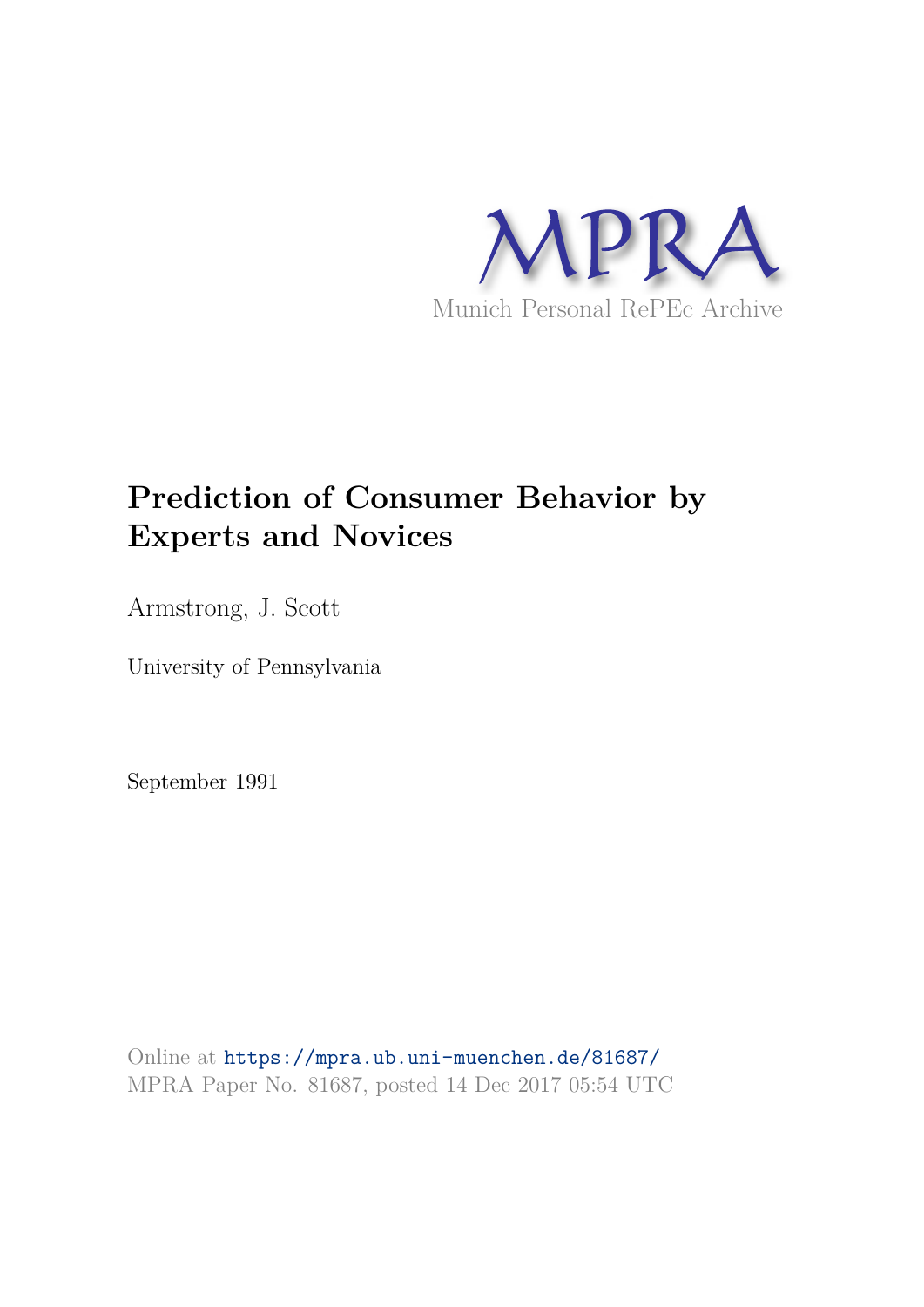Reprinted from *Journal of Consumer Research,* 18 (September), 1991, 251-256, published by the University of Chicago Press, © 1991 by the Journal of Consumer Research, Inc. All rights reserved.

#### **Prediction of Consumer Behavior by Experts and Novices**

# J. Scott Armstrong<sup>1</sup>

Are those who are familiar with scientific research on consumer behavior better able to make predictions about phenomena in this field? Predictions were made for 105 hypotheses from 20 empirical studies selected from Journal of Consumer Research. A total of 1,736 predictions were obtained from 16 academics, 12 practitioners, and 43 high school students: The practitioners were correct on 58.2 percent of the hypotheses, the students on 56.6 percent, and the academics on 51.3 percent. No group performed better than chance.

This article presents a study on the predictive value of scientific knowledge of consumer behavior. It does this by obtaining predictions from people who should be well acquainted with such knowledge, and comparing their predictions with those by people who are unlikely to have this knowledge.<sup>2</sup>

The first section of the article presents the hypotheses. A description of the prediction study is then presented, followed by results and limitations. Finally, suggestions are provided for improving the predictive value of research on consumer behavior.

#### **Hypotheses**

Consumer behavior was expected to be a field in which one could demonstrate gains in predictive validity as. a result of scientific research. The *Journal of Consumer Research's (JCR's)* style sheet asks for substantive contributions that "lend themselves to generalization." The *Journal's* articles are among the most widely cited of all those published in business and management research. According to the *Social Science Citation Index Journal Citation Report* for 1987, *JCR* ranked first among the 51 business journals as measured by the citation "impact factor." This means that researchers draw upon the research published in *JCR* and that findings from *JCR* are communicated among academics. The *Journal is* also highly regarded by faculty (Luke and Doke 1987). In addition, the field of consumer behavior displays a strong emphasis on empirical testing of hypotheses.

<u>.</u>

<sup>1</sup> Scott Armstrong is professor of marketing, Wharton School, University of Pennsylvania, Philadelphia, PA. 19104. He thanks the following people for assistance: Kim Rossini and Stuart Neuman aided in writing descriptions of the studies; Martha Lightwood copy edited the survey materials; Wende Gladfelter and Kenneth Weissman administered some of the surveys; Mitzi Vorachek arranged for data collection at Strath Haven High School; Larry Bortner assisted in coding the data; and Kenneth Weissman aided in the analysis of the results and commented on various drafts. Useful comments were received from many people, among them were Dennis A. Ahlburg, David A. Bessler, Russell W. Belk, Stuart Bretschneider, A. S. C. Ehrenberg. George H. Haines, Jr., Steven J. Hoch, Morris Holbrook, Raymond Hubbard, Shelby Hunt, Jacob Jacoby, David L. Kendall, Jerome B. Kernan, Joel Kupfersmid, Donald Lehmann, John D. C. Little, Richard Oliver, Brian Ratchford, William Ross, John R. Rossiter, Terence A. Shimp, and three anonymous reviewers.

<sup>2</sup> The gain in predictive validity might be viewed as a measure of scientific achievement. I administered a questionnaire to a convenience sample of academics at the Marketing Science Conference at Duke University in March 1989. Most academics agreed with the statement that predictive validity provides one way to assess scientific achievement. On a scale from 1 (disagree strongly) to 5 (agree strongly), the 19 respondents averaged 4. The idea of using the relative predictive ability of experts over naive subjects as an operational measure of scientific achievement also met with substantial agreement (3.8 on the scale).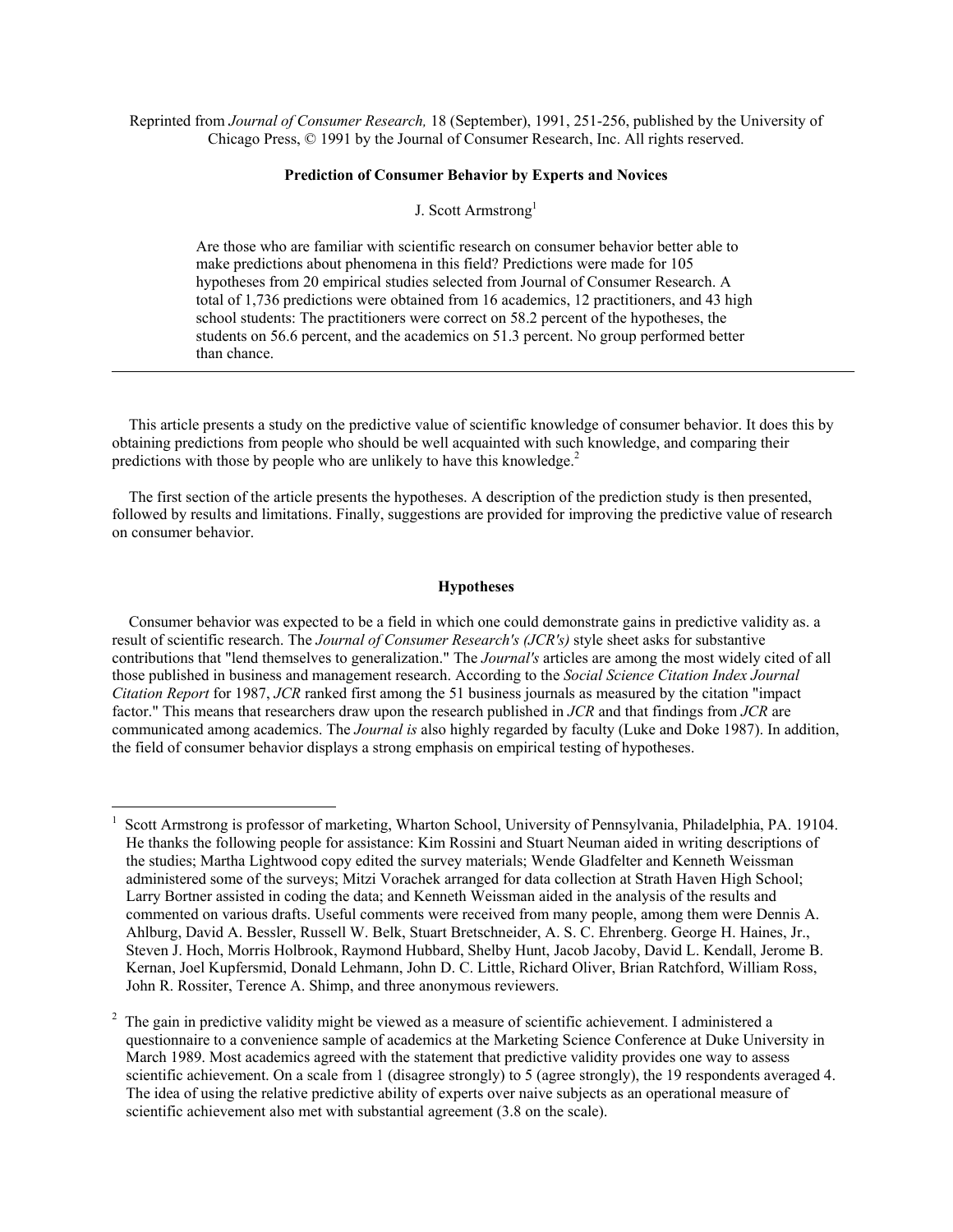Three groups thought to have varying knowledge of and ability to predict consumer behavior are academics, marketing practitioners, and consumers in general. A substantial number of academics spend much time studying the scientific work done in consumer behavior. The *Journal* provides a focal point for their efforts. Academics use their scientific knowledge of consumer behavior as a basis for such activities as teaching, consulting for corporations, and testifying in legal and regulatory proceedings. In contrast, marketing practitioners are not likely to be as familiar with this scientific literature. However, practitioners gain expertise through their experience. This expertise might help them make accurate predictions of consumer behavior. Finally, while few scientific studies on consumer behavior reach the general public, consumers' personal experiences should help them predict certain aspects of consumer behavior.

The above discussion implies two hypotheses about consumer behavior predictions. The first deals with the value of expertise, while the second examines the value of scientific knowledge as the source of expertise.

- H1: Experts can make more accurate predictions than novices.
- H2: Academics can make more accurate predictions than practitioners.

In a survey of the editorial board of *JCR*, an overwhelming majority agreed with these hypotheses.<sup>3</sup>

# **Design of the Study**

I presented descriptions of studies to subjects and asked them to predict the outcomes. This section describes the selection of research studies, the procedure used to describe the studies, the wording of the questions, and the selection of subjects.

#### **Selection of Studies**

<u>.</u>

I examined predictive ability in situations that were of interest to academics by using studies from *JCR.* This would presumably give the academics an opportunity to use their scientific knowledge *of* consumer behavior for making predictions.

The following criteria were used for the selection of studies from *JCR:* 

- 1. A 10-year period was chosen, starting with the June 1977 issue and using the June issue from each year thereafter. In the event that too few articles met the criteria in a June issue, the September issue was used. Two articles were selected from each year.
- 2. Only articles with fewer than 10 pages were included.
- 3. The study had to empirically test at least one hypothesis.
- 4. The studies were described clearly and would not require much technical knowledge on the part of the subjects.

To obtain 20 articles that met the four criteria, we examined 94. Thirty-two percent exceeded 10 pages, 40 percent did not test any hypotheses, and 6 percent lacked clarity. The selected studies are listed in Exhibit 1.

<sup>3</sup> Of the 43 board members who responded, 41 agreed with the hypothesis that experts would predict more accurately than naive subjects, one thought there would be no difference, and one believed that the experts would be the least accurate. Eighty-one percent of the board members agreed that the academics would be more accurate than practitioners; only two members disagreed, one of whom suggested that the academics would be confused by their many theories.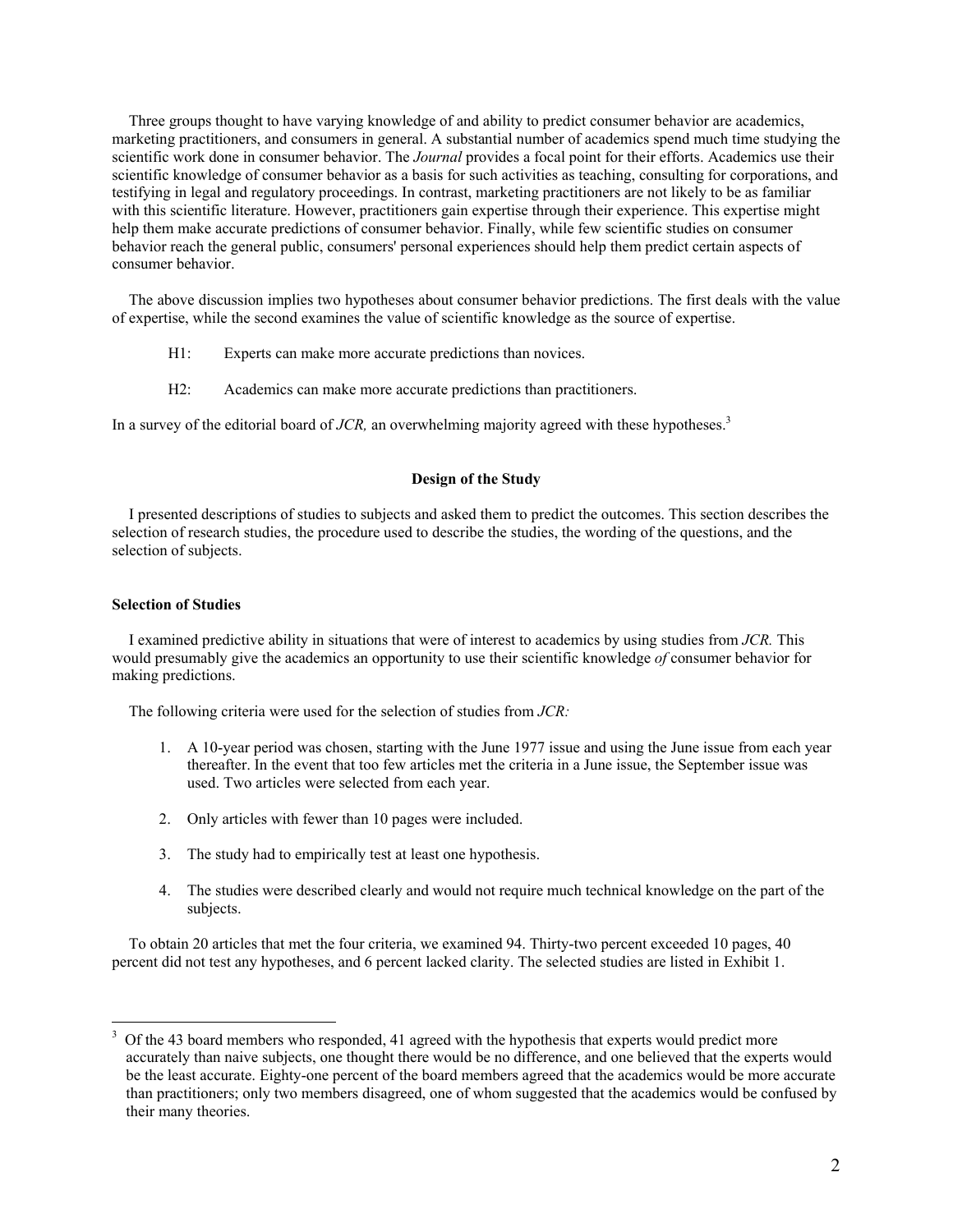**Exhibit 1**  The 20 Studies from *Journal of Consumer Research* 

| <b>Author (Year)</b>                 |  |  |  |
|--------------------------------------|--|--|--|
| Andreasen (1985)                     |  |  |  |
| Belk, Bahn, and Mayer (1982)         |  |  |  |
| Bither and Wright (1977)             |  |  |  |
| Goldberg and Gorn (1978)             |  |  |  |
| Hirschman (1979)                     |  |  |  |
| Johnson and Russo (1984)             |  |  |  |
| Kardes (1986)                        |  |  |  |
| Kourilsky and Murray (1981)          |  |  |  |
| Krishnamurthi (1983)                 |  |  |  |
| Miller and Sturdivant (1977)         |  |  |  |
| Moschis and Moore (1979)             |  |  |  |
| Painton and Gentry (1985)            |  |  |  |
| Petty, Cacioppo, and Schumann (1983) |  |  |  |
| Scott and Yalch (1980)               |  |  |  |
| Shimp and Bearden (1982)             |  |  |  |
| Smead, Wilcox, and Wilkes (1981)     |  |  |  |
| Swinyard and Coney (1978)            |  |  |  |
| Ursic, Ursic, and Ursic (1986)       |  |  |  |
| Westbrook (1980)                     |  |  |  |
| Yalch and Elmore-Yalch (1984)        |  |  |  |

#### **Descriptions of the Studies**

To avoid a task that was too onerous for the subjects, I restricted the description of each study to two pages. This description included only information that was related to the present study. Outcomes were excluded because they were what the subjects were asked to predict.

Six steps were taken, in the following order: (1) a research assistant summarized each of the 20 studies, (2) 1 edited the summaries, (3) a professional editor copy edited the revised versions, and (4) then I sent each description to the original author, asking if it was correct and fair. Replies were received from authors of all but one article. The authors considered the descriptions to be correct and fair. They also sent suggestions for changes, and these were incorporated in the final descriptions. (5) We pretested each description with at least three subjects. (6) A second research assistant reviewed and proofread the descriptions.

In view of the difficulty of the prediction task, we sent only five of the 20 studies to each subject. The study descriptions were grouped into batches and sent out according to a systematic sampling plan. On average, each subject made about 26 predictions.

### **Questions**

The questions stated the proposed hypotheses and asked the subjects to predict whether each hypothesis tended to be true or false. A "do not understand" response category was included.

There were 105 hypotheses, and two examples are given below.

1. "The more frequently an adolescent interacts with peers about consumption matters, the greater is the tendency to use peer preferences in evaluating products" (Moschis and Moore 1979).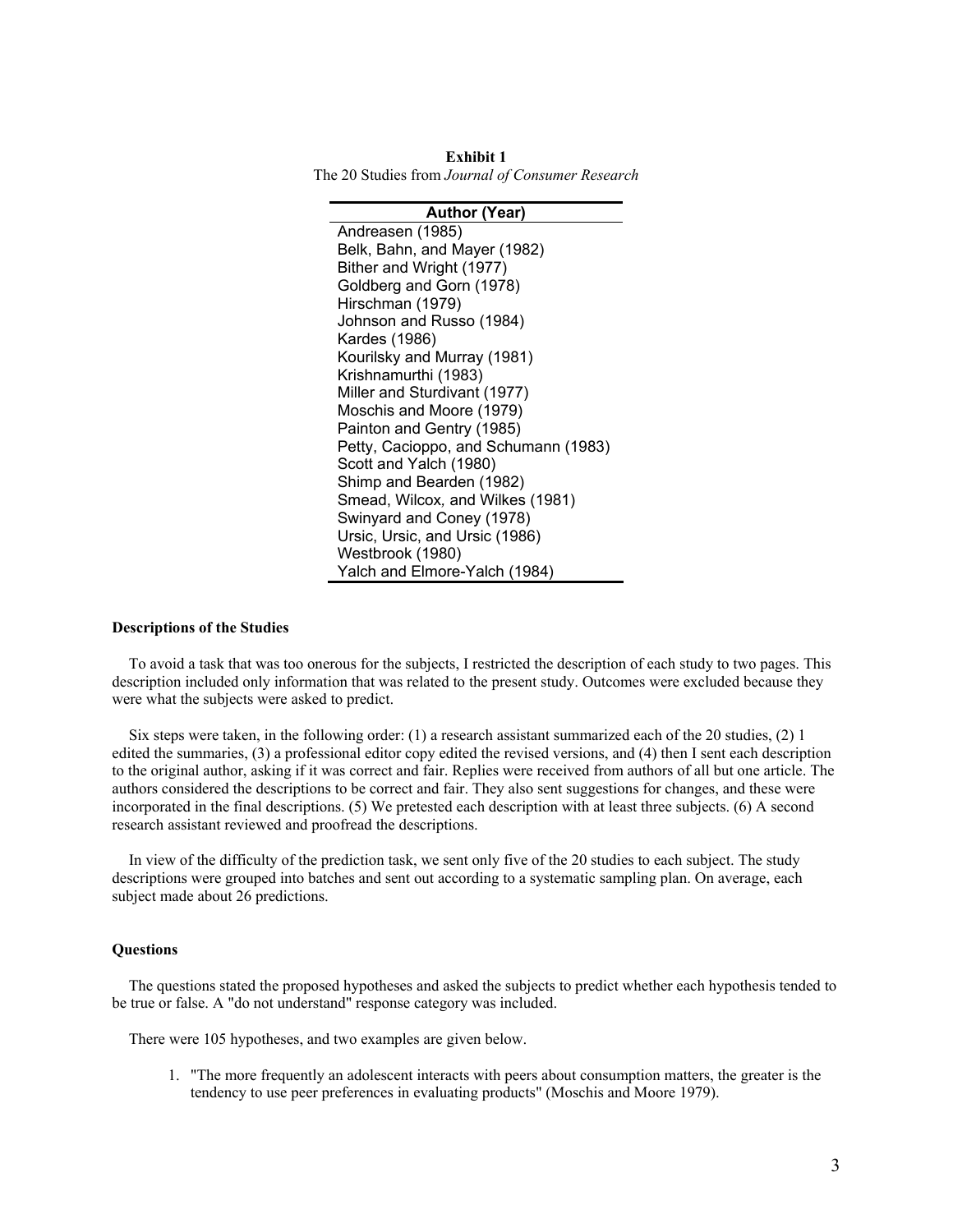2. "A person will be more satisfied with their recently purchased car if the car met or exceeded his prior expectations" (Westbrook 1980).

The results of the studies supported these two hypotheses.

The original wording was used for all hypotheses, and it typically indicated the original authors' statements on the directional effects of the hypotheses.

A research assistant coded the actual outcomes for each study to enable subjects' predictions to be compared with them. Our survey of the original authors sought verification that this coding of outcomes was correct. After I received the authors' confirmation, a second-research assistant checked the coding. All procedures yielded agreement on all items.

## **Subjects**

<u>.</u>

I was interested in obtaining responses from academics likely to be exposed to scientific research on consumer behavior. Systematic sampling was used to select 100 academics from the 1986 membership directory of the Association for Consumer Research (only academic addresses were used). Although the level of expertise varies greatly among the persons in this group, their overall expertise in consumer behavior should be high.

For the practitioner group, I wanted subjects who worked with marketing problems but who were unlikely to be familiar with scientific research on consumer behavior. Systematic sampling was used to select 100 practitioners from the 1984 American Marketing Association membership directory (academic addresses were excluded).

A self-addressed envelope was enclosed in the original mailings, and two postcard reminders were sent. Replies were received from 20 academics and 13 practitioners.

Subjects were asked whether they had previously read each of the studies. Two academics had read most of the studies; because few of their predictions were usable (three or fewer), all responses from these subjects were excluded. Two academic respondents said that they did not understand all of the hypotheses, so they were also excluded. This left 16 academics. One practitioner was excluded because he said that he did not understand the instructions, which reduced the number of practitioners to 12. Six academics and one practitioner reported reading one or more studies, and their responses for these studies were excluded.

Responses from the novices (tenth- and eleventh grade students in honors English classes at Strath Haven High School in Wallingford, PA) were obtained in a group setting. Because these students were expected to have little intrinsic interest, an incentive of \$25 was provided for the individuals in each of the two classes who made the most accurate predictions. All 43 students in the classes responded.

### **Results**

Contrary to the first hypothesis, the experts (academics and practitioners) did not make more accurate predictions. They were correct in 52.6 percent of their predictions, while the novices were correct in 56.6 percent.

The second hypothesis was also false. Academics were not more accurate than practitioners. In fact, the academics' accuracy, 51.3 percent, was the poorest of the three groups.<sup>4</sup> The results are summarized in Table 1.<sup>5</sup>

<sup>4</sup> One academic predicted that all hypotheses were false and, as a result, achieved an accuracy of only 13.3 percent for the five studies in his sample. To avoid having results that were unduly influenced by one individual's performance, I excluded his results from the analyses. This improved the academic accuracy from 48.6 percent to 51.3 percent.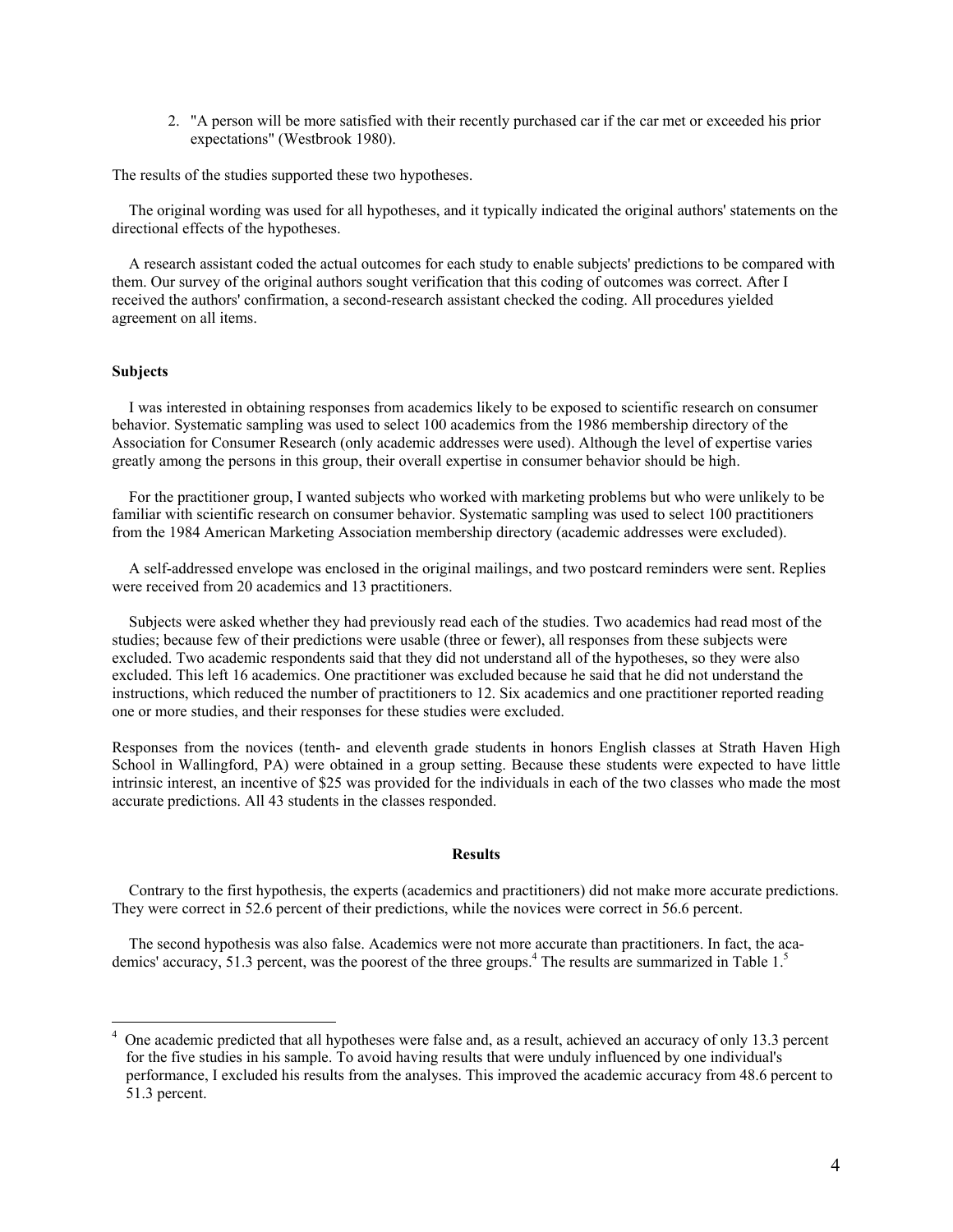|                      | Percentage<br>Correct* | Percentage<br>expected by<br>chance | Percentage<br>expected by<br>JCR board |
|----------------------|------------------------|-------------------------------------|----------------------------------------|
| Experts:             |                        |                                     |                                        |
| Academics            | 51.3 (360)             | 58.1                                | 80.0                                   |
| <b>Practitioners</b> | 58.2 (270)             | 58.8                                | 65.0                                   |
| Experts' totals      | 52.6 (630)             | 58.4                                | 73.7                                   |
| Naive subjects:      |                        |                                     |                                        |
| High school students | 56.6 (1,106)           | 57.9                                | 55.0                                   |

**Table 1**  Predictions by Experts and Naive Subjects

\* Numbers in parentheses indicate the number of predictions.

#### **Comparisons against Chance**

The hypotheses were all worded so that "true" corresponded to the original authors' hypotheses about the direction of the results. This was done because an attempt to randomize the wording produced awkwardly worded hypotheses for many items.

The subjects did not know that the wording reflected the original authors' hypotheses about the direction of the effects, nor did they know the base rate (the proportion of hypotheses for which "true" was the correct answer). Had the subjects known that the base rate exceeded 50 percent, they could have used this to improve their accuracy. For example, by assuming that researchers typically found what they were looking for and, as a result, predicting "true" for all hypotheses, a subject would have been correct for 74.2 percent of the predictions. Subjects who gave a higher percentage of true answers would be expected to achieve a higher level of accuracy. In fact, the three groups differed little in the frequency with which they predicted true. The practitioners predicted true slightly more often (68.1 percent) than the academics (66.7 percent) and the students (66.3 percent).

To establish the accuracy level that one could expect by chance, I assumed that subjects had no predictive ability. This allowed the chance level to be calculated from

$$
P_t \times A_t + P_f \times A_f
$$

where  $P_t$  is the percentage of times true was predicted,  $A_t$  is the percentage of times that the actual outcome was true,  $P_f$  is the percentage of times false was predicted, and  $A_f$  is the percentage of times that the outcome was false.

The expected levels of chance predictions were almost identical among the three groups (see the next to last column in Table 1). No group performed better than chance. It is surprising that predictions by the academics were significantly less accurate than chance  $(Z = 2.58; p < 0.01)$ .

#### **Comparisons against Experts' Expectations**

To provide benchmarks for the evaluation of predictive validity, I conducted a survey of *JCR*'s editorial review board. The questions that were posed are as follows.

<sup>&</sup>lt;sup>5</sup> To guard against mistakes, the summaries were done by hand as well as by spreadsheet. Summaries were prepared independently by myself and two research assistants. We also used different approaches to testing statistical significance. Each procedure yielded the same conclusions.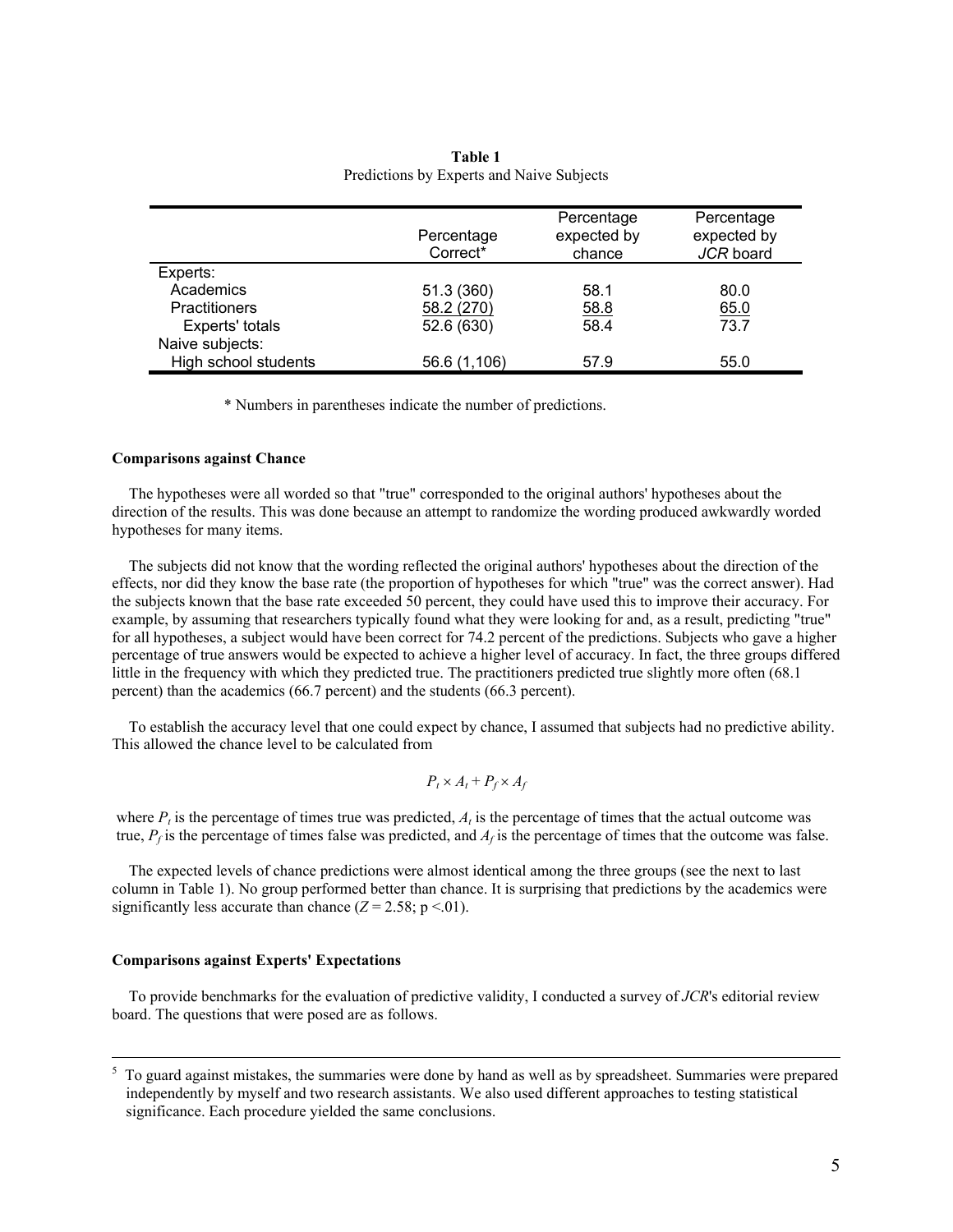We plan to ask three groups of subjects to predict the outcomes of hypotheses for 100 studies in a sample drawn from *JCR*. Specifically, they would be asked to state whether a hypothesis would tend to be true or false. Please estimate the ability of these groups to make correct predictions of the direction of the results. (Someone with no information at all would expect to be correct about 50 percent of the time by chance alone.) (a) How often would you expect correct predictions by academic experts with a strong interest in consumer behavior, as judged by membership in the Association for Consumer Research? (b) How often would you expect correct predictions by practitioners with a serious interest in marketing, as judged by membership in the American Marketing Association? (c) How often would you expect correct predictions by naive subjects, who would be selected from among intelligent high school students?

Responses were received from 43 board members, an 86 percent return rate. Their responses appear in the last column of Table 1 and serve as a basis for comparison.<sup>6</sup> The levels of accuracy are surprising in light of these expectations. In particular, the academics' accuracy level (51.3 percent) was much lower than the board members had expected (80 percent).

## **Additional Statistical Tests**

It was possible that differences in the number of hypotheses predicted by each subject may have affected the results. To examine this, I calculated an accuracy score for each individual. I then made a comparison between experts and novices using the extended median test (Siegel and Castellan 1988). This test reduces the impact of extreme responses. The students tended to be more accurate than the academics, but the superiority was not statistically significant.

The predictions were then summarized for each hypothesis (rather than by using individual predictions). Students were most accurate for 31 of the hypotheses, practitioners for 31, and the academics for only 20 (the rest were ties). These results were consistent with those on the poor predictive validity of the academics, but the difference was not statistically significant.

When the study was used as the unit of analysis (i.e., examining the average predictive validity by study), the results again failed to support the hypotheses. Here, the high school students were more accurate than the academics in 11 of the 20 studies. The students did better than the practitioners in 10 of 20 studies.

#### **Limitations**

Researchers may be able to make predictions only about their own specialties within the field. If their specialties were narrow, their knowledge might not have been useful in analyzing studies from other specialties.<sup>7</sup> On the other hand, academics speak of consumer behavior as a body of knowledge, some teach courses on consumer behavior, and textbooks treat consumer behavior as a field.

The emphasis that *JCR* places on "new knowledge" suggests that these studies might be new areas and, as a result, the experts might not be aware of them. This does not seem highly plausible because, in 19 of the 20 studies, the authors made extensive use of prior research in developing their hypotheses and interpreting their results.<sup>8</sup>

The board members' responses differed greatly. The range was from 40 percent to 90 percent for academics' accuracy (question [*a*]), from 15 percent to 90 percent for practitioners' accuracy (question [*b*]), and from 20 to 80 percent for high school students' accuracy (question [*c*]).

 $7$  William Ross examined the materials and classified the studies into six categories: cognitive psychology (seven studies), developmental psychology (five), social psychology (three), anthropological/ sociological (three), ethics (one), and marketing (one).

<sup>&</sup>lt;sup>8</sup> The exception (Ursic et al. 1986) was based on an implied, commonsense hypothesis.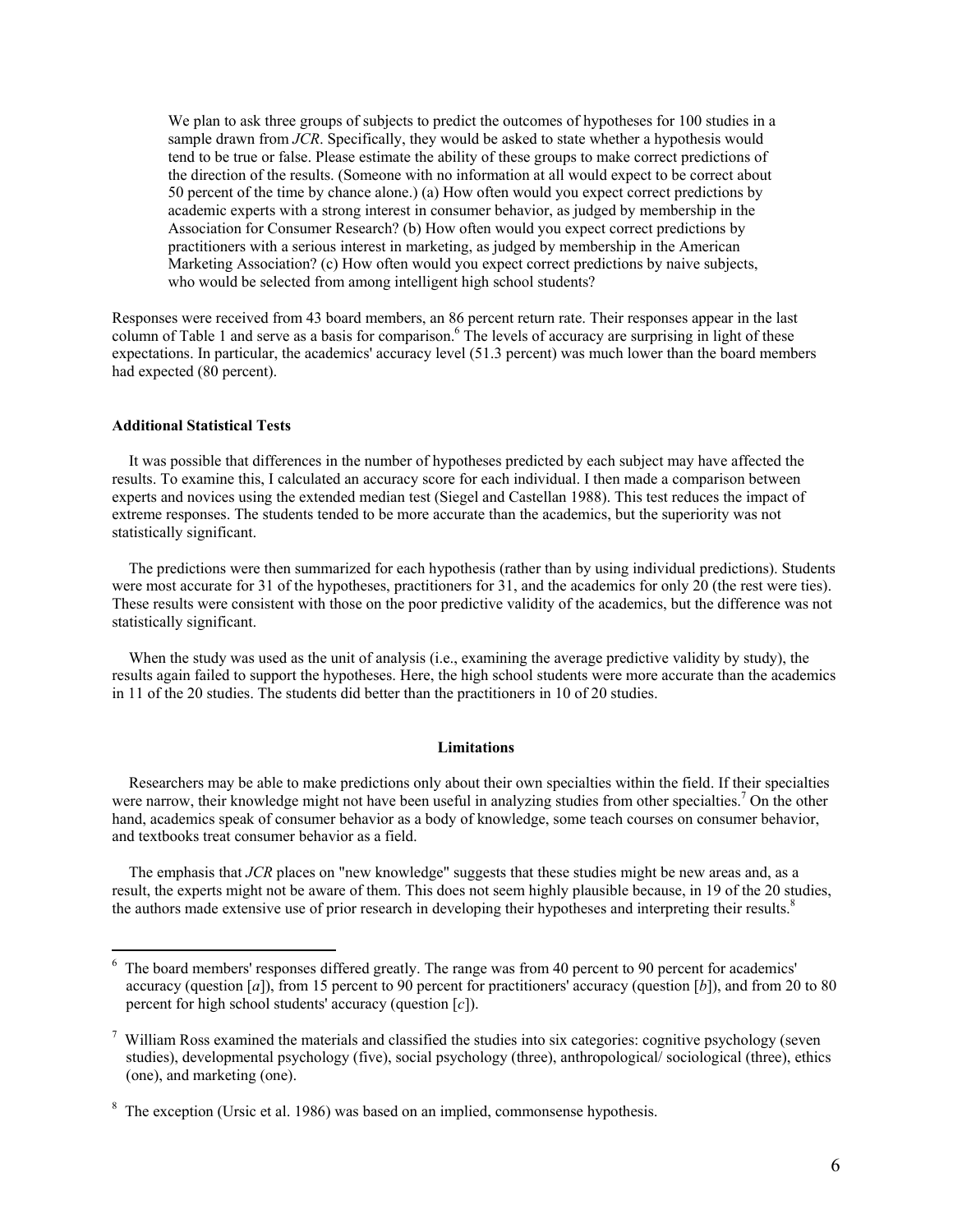The criteria used in selecting papers may have led to biases. Shorter and less complex papers were selected from JCR. Academics might have had an advantage over the other two groups if the papers had been more complex.

No information was obtained on the ways in which subjects made predictions. The academics might not have shown sufficient care in applying their knowledge effectively. Of course, this same argument could be used for the practitioners and novices.

Although the sample sizes were large with respect to predictions (1,736), hypotheses (105), and total respondents (71), they were limited with respect to subgroups of respondents (e.g., 16 academics) and the number of studies (20). On the other hand, statistically significant results were obtained. Given that these results were in the wrong direction, it would require a very large sample to reverse the findings.<sup>9</sup>

The above limitations raise the possibility that the poor performance of the academics was due to the design of the study. Other limitations, however, favored the academics. One is that the experts were more selective in their forecasts. Forecasters can typically improve their accuracy by refusing to make predictions in difficult cases. Thus, while the high school students made predictions for 98 percent of the hypotheses, the practitioners and academics made predictions for 91.8 and 89.9 percent, respectively. Other conditions favoring academics were as follows: (1) the situations were selected by academic researchers, (2) it is likely that those academics who responded had more expertise than the nonresponding academics, and. (3) academics may have read the papers and forgotten that they had done so.

## **Discussion**

This study examined the value of scientific research in making predictions about consumer behavior. The reasons for success or failure were not studied. For example, the subjects' failure to obtain good predictions could have occurred because the research described in the 20 papers had little replicability.<sup>10</sup> Hubbard and Armstrong (1994) found that only 15 percent of published replications in the major marketing journals provided full support for the original findings, while 60 percent provided conflicting results. Perhaps the academics had difficulty in predicting outcomes because they were able to think of competing hypotheses for each situation. Indeed, it often happens that more than one hypothesis seems applicable. Huck and Sandler (1979) found plausible hypotheses to explain the results for all but one of 95 published studies.

Other possible explanations are that the scientific research on consumer behavior does not yield findings that can be generalized, that the generalizations do not yield unambiguous predictions, that the findings are not effectively written, that the scientists do not understand the research in this area, that researchers cannot effectively use the knowledge, or that they refuse to believe the findings. It is interesting that, for the 14 papers read by six of the academics, their predictive accuracy was only 69.4 percent.

Jacoby (1978, p. 87) in his 1975 presidential address to the Association for Consumer Research, concluded that too large a proportion of the consumer research literature is of little value. He proposed that researchers in consumer behavior should demonstrate the predictive value of their findings. Given the results of this study, Jacoby's advice still seems relevant.

Journals might take steps to favor publication of research that demonstrates predictive value. One way to encourage this would be through a structured reviewers' rating sheet that asks whether tests of predictive validity

<sup>&</sup>lt;sup>9</sup> For example, if the sample size were doubled, and the direction of the results turned out to be opposite to those obtained in this study, the conclusions would not change.

 $10$  None of the 20 studies in our sample was replicated. This was confirmed by a letter that was sent to the authors of each study.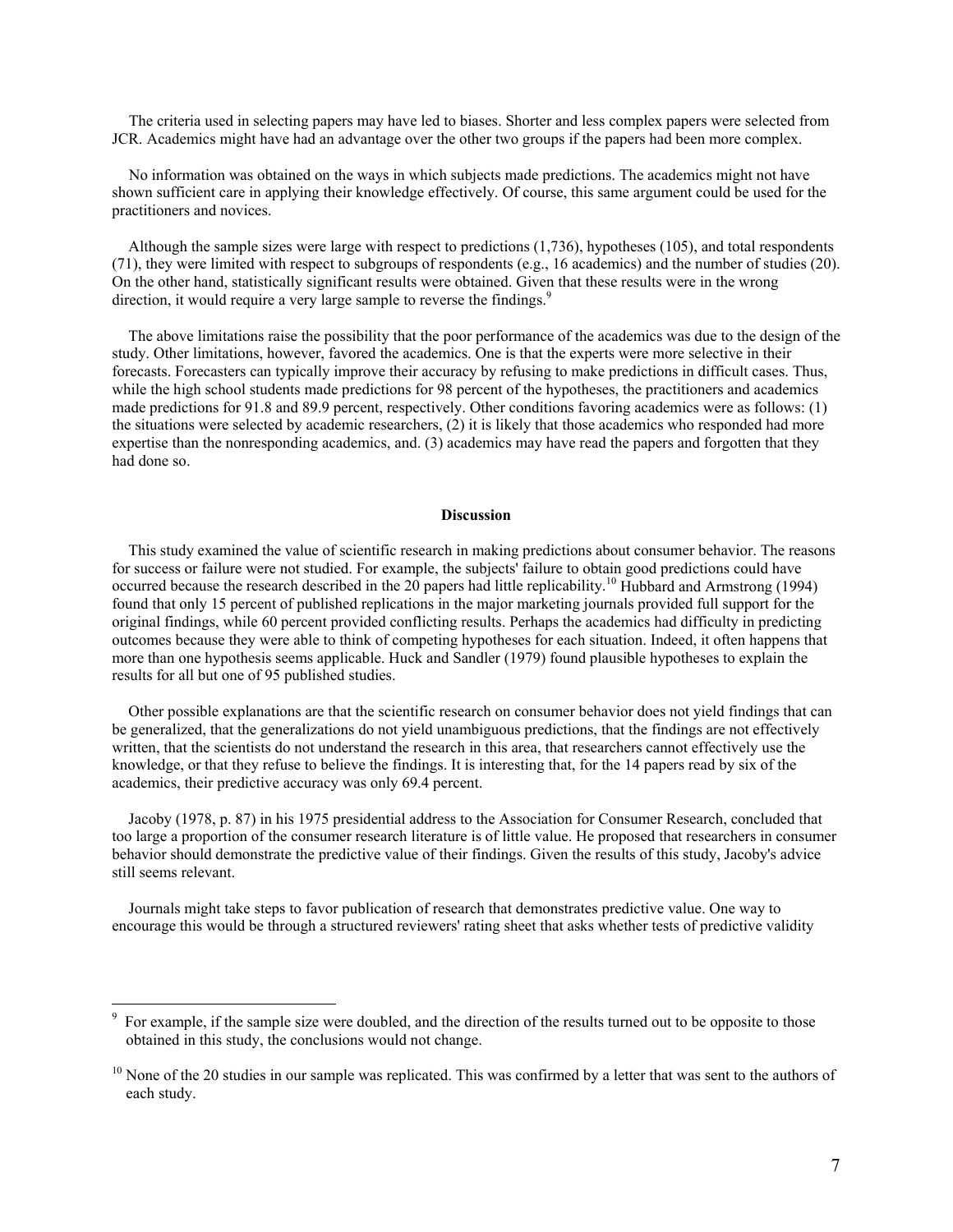have been made, whether the study has been replicated, whether the findings are clear enough so that others can use it, and whether the conditions under which the findings apply have been well specified.<sup>11</sup>

 The scientific research on consumer behavior has not been shown to produce findings that can be generalized so that they are useful, for prediction.<sup>12</sup> This study does not, however, argue against research on consumer behavior. A lack of general findings implies a need for research in each situation. Hoch (1988) found that, although marketing managers were, in general, less accurate than novices in making predictions about consumer interests and opinions, those who were familiar with research specific to these situations were more accurate.

## **Conclusions**

Contrary to the hypotheses, experts were not more accurate than novices, and academics were not more accurate than practitioners in this study based on 1,736 predictions about consumer behavior. The expectations of all *JCR* board members were incorrect for at least one of the two hypotheses in this study.

None of the subject groups performed better than chance. The academics did significantly worse than chance.

The results differed significantly from the expectations of *JCR* board members. This was especially so for the academics; the board members expected 80 percent accuracy, but the academics achieved only 51.3 percent. This was significantly worse than chance.

This study should be extended by using a larger sample of experts, additional studies on consumer behavior, and different procedures for selecting the studies and the subjects. Future research might also try to understand why academics are unable to provide more accurate predictions. Knowledge of consumer behavior should be useful. Currently, however, we have little understanding of the conditions under which scientific knowledge of consumer behavior has predictive value.

#### **References**

- Andreasen, Alan R. (1985), "Consumer responses to dissatisfaction in loose monopolies," *Journal of Consumer Research,* 12 (September), 135-141.
- Belk, Russell W., Kenneth D. Bahn and Robert N. Mayer (1982), "Developmental recognition of consumption symbolism," *Journal of Consumer Research,* 9 (June), 4-14.
- Bither, Stewart W. and Peter Wright (1977), "Preferences between product consultants: Choices versus preference functions," *Journal of Consumer Research,* 4 (June), 3947.
- Goldberg, Marvin E. and Gerald J. Gorn (1978), "Some unintended consequences of TV advertising to children," *Journal of Consumer Research,* 5 (June), 22-29.
- Hirschman, Elizabeth C. (1979), "Differences in consumer purchase behavior by credit card payment system," *Journal of Consumer Research,* 6 (June), 58-65.
- Hoch, Stephen J. (1988), "Who do we know: Predicting the interests and opinions of the American consumer," *Journal of Consumer Research,* 15 (December), 315-324.
- Hubbard, Raymond and J. Scott Armstrong (1994), "Replications and extensions in marketing: Rarely published but quite contrary," *International Journal of Research in Marketing*, 11, 233-248.

 $\overline{a}$ 

<sup>&</sup>lt;sup>11</sup> The *Journal* did not use a structured rating sheet for referees until 1988, and the current rating sheet does not directly address these issues.

 $12$  One way to interpret this result is to conclude that the knowledge has not been translated into theories that have predictive validity.